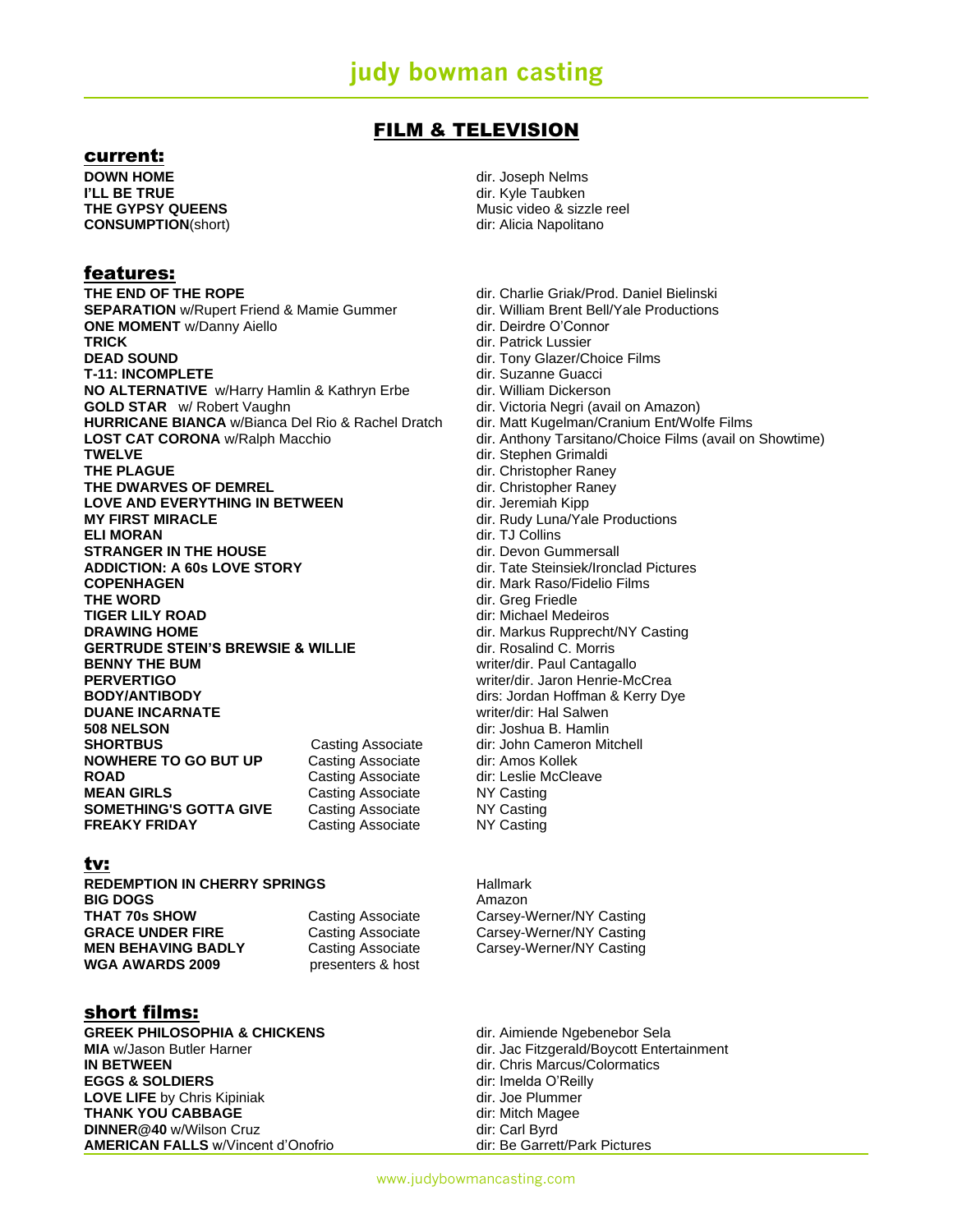**CLUB MAGIC MOMENT CLUB MAGIC MOMENT dir:** Zachary Volker **A YOUNGER MAN (Silver Ace Award) dir: John Howard Swain RAINBOW RABBIT RELIANT** dir: Kitt LaVoie **SUCKER PUNCH** dir: Ryan Gould PENANCE dir: Ryan Gould **VENICE dir:** Paul & Dan Cantagallo **BEATING HEARTS** dir: Matt Garrett/Catfish Studios **MORRIS COUNTY**(3 shorts) **dir: Matt Garrett/Catfish Studios THE EDEN MYTH dirichlock dirichlock** diric Mark Edlitz

### Columbia University/NYU:

**FORGOTTEN LOVERS**<br> **FORGOTTEN LOVERS**<br> **HIGH STRUNG** MEA **HIGH STRUNG**<br> **BETWEEN TWO FIRES** w/Sammy Sheik **dir.** Jade Courtney Edwards/Columbia MFA **I'LL SEE YOU AROUND** w/Roger G. Smith dir. Daniel Pfeffer/Columbia MFA feature **ONE SUNNY DAY DIREGONAL CONSTRUCTS DIREGONAL CONFIDENTIAL CONFIDENTIAL CONFIDENTIAL CONFIDENTIAL CONFIDENTIAL CONFIDENTIAL CONFIDENTIAL CONFIDENTIAL CONFIDENTIAL CONFIDENTIAL CONFIDENTIAL CONFIDENTIAL CONFIDENTIAL CON NOWHERE TO NUN** W/Judith Roberts & Alix Elias dir. Austin Hsieh/Columbia MFA **NO BIG DEAL No BIG DEAL dir.** Thomas Mentel/Columbia MFA **IN PASSING COLUMBIA COLUMBIA COLUMBIA COLUMBIA COLUMBIA COLUMBIA COLUMBIA COLUMBIA COLUMBIA COLUMBIA COLUMBIA COLUMBIA COLUMBIA COLUMBIA COLUMBIA COLUMBIA COLUMBIA COLUMBIA COLUMBIA COLUMBIA COLUMBIA COLUMBIA COLUMBIA C EAST HELL** dir. Callum Smith/Columbia MFA **SMOTHER ME IN HUGS Direction of the Schuman/Columbia MFA HAXXORS** dir. Callum Smith/Columbia MFA **TURNINGS** dir. Robert James Herzog/Columbia MFA **SUNDAE** dir. Sonya Goddy/Columbia MFA **FIBERS** dir. Brendon Bouzard/Columbia MFA **DON'T TELL ANYONE DON'T TELL ANYONE dir.** Anna Gutto/Columbia MFA **FISH**<br> **PARENTS OF THE GROOM EXECUTE:** CONTRACT **EXECUTE:** COLUMBIA MEA **THE BOOK OF NED Discription of the University Columbia MFA** dir: Judah-Lev Dickstein/Columbia MFA **RATTLEFLY**<br> **THE IMMACULATE RECEPTION**<br> **THE IMMACULATE RECEPTION EXECUTE:** Charlotte Glynn/Columbi **JEWISH GIRLS ARE EASY dir:** Charlotte Glynn/Columbia MFA **DEVIL DEAL BLUES** dir: Robert Brink/Columbia MFA **TUMORHEAD** w/Oona & Aimee Lawrence dir: Lara Gallagher/Columbia MFA **KEEP THE CHANGE Example 20 Interval 20 Interval 20 Interval 20 Interval 20 Interval 20 Interval 20 Interval 20 Interval 20 Interval 20 Interval 20 Interval 20 Interval 20 Interval 20 Interval 20 Interval 20 Interval 20 THE DARK dir: Justin P. Lange/Columbia MFA VIVACE!** dir: Ben Feuer/Columbia MFA **AFTER WATER THERE IS SAND**<br> **KEYS.WALLET.PHONE.**<br> **COLLER AREAS AND CONTAINERY AND MOVING A STATE STATE OF SAND COLLER ASSESSINGLY AND READY OF SAND METALLY AND ME LECTERN** dir: Jeffrey K. Miller/Columbia MFA **MR. BEAR** dir: Andres Rosende/Columbia MFA **OFF-RAMP** dir: Natasha Johns-Messenger/Columbia MFA **BE STILL BE STILL BE STILL Direct Conservative Conservative Crouse** dir. Karrie Crouse/Columbia MFA **THE NECKLACE dir:** Stephane Gouaze/Columbia MFA **FAT GIRLS CAN'T DANCE dir: Bethann Cannon/Columbia MFA DETOUR DETOUR DETOUR DETOUR DETOUR SUPER-MAN** dir: Bobby Webster/NYU MFA **RAM BAMBIT RAM BAMBIT Direction of the Contract of Alliance Gillette/NYU undergrad IN THE FOXHOLE Discription of the U.S. Alternative Control of Alternative Control of the U.S. Alternative Control of Alternative Control of the U.S. Alternative Control of Alternative Control of the U.S. Alternative Con** 

- **ICE** w/Kevin Corrigan **and City Squirrel Films** dir: Anthony Tarsitano/City Squirrel Films<br> **BIG AL**<br> **BIG AL BIG AL** dir: David Macke **FAIRY PRINCESS dir:** Stephen Lyman/Skytown Entertainment
	-

dir. Jade Courtney Edwards/Columbia MFA dir. Emily Shesh/Columbia MFA dir: Charlotte Glynn/Columbia MFA dir: Juliet Lashinsky-Revene/Columbia MFA

#### webseries:

| *KARL MANHAIR, POSTAL INSPECTOR                     | dir. Chandler Kauffman                     |
|-----------------------------------------------------|--------------------------------------------|
| *ARTIOS AWARD NOMINATION for Best Webseries Casting |                                            |
| <b>600 HOURS</b>                                    | dir. Sarah Paige                           |
| <b>HERE COME THE HUMANS</b>                         | Prod. Jefferson Moneo                      |
| THE ELI PROJECT                                     | VR series on Bias/GRIDLab, Ohio University |
| <b>BIG BANG NATION</b>                              | D-Scape Interactive                        |
| <b>MR. BONES</b>                                    | <b>HQ Productions</b>                      |
| <b>CHATTING WITH CHENKOV</b>                        | AOL/internet pilot                         |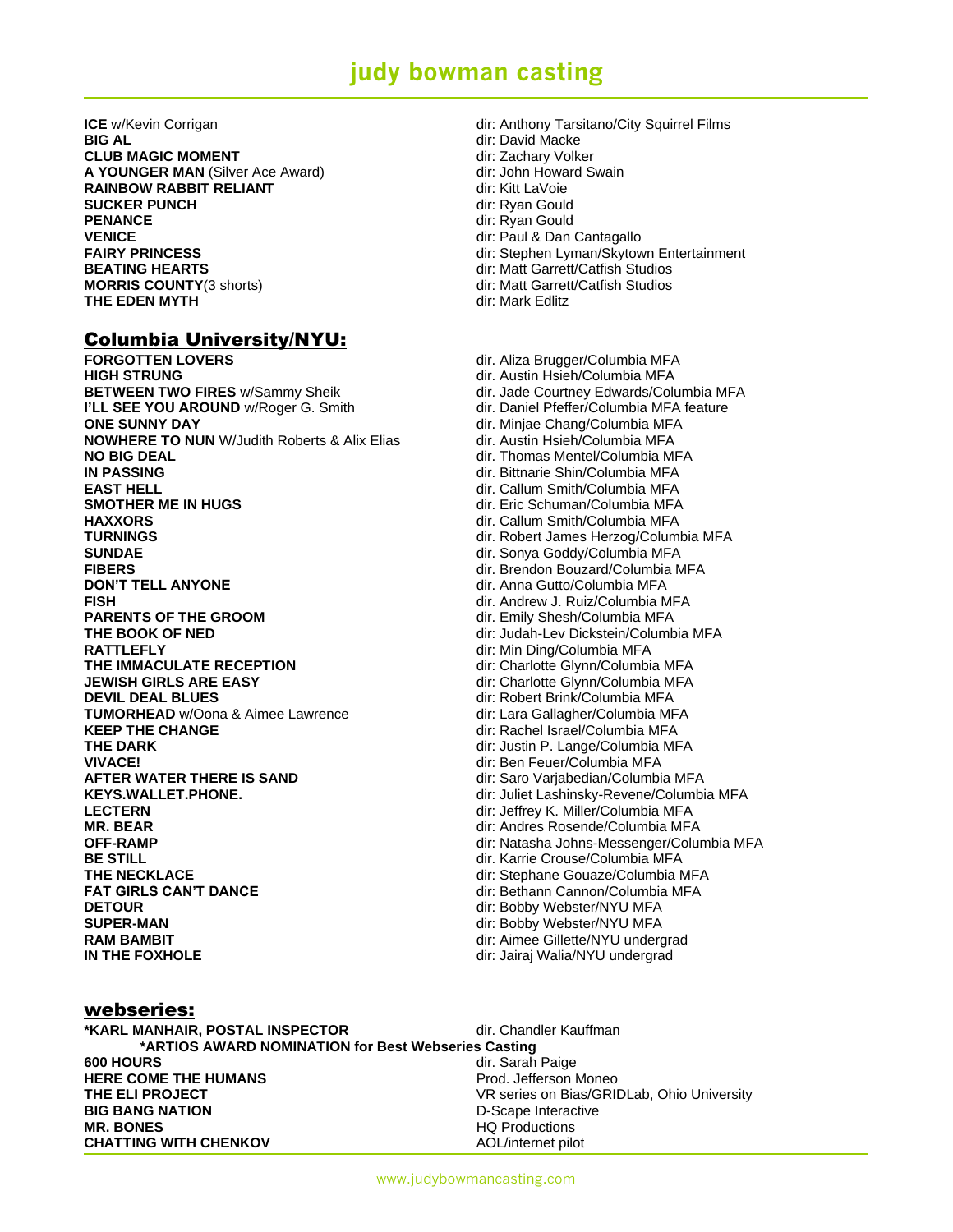**HAVE YOU SLEPT WITH ME?** The state of the state of the Fox/Raw Media **ROMEO & JULIET MEDIA PROJECT** in the state of the state of the state **ROMEO** & SOCK Press **MACBETH MEDIA PROJECT induces and app/New Book Press A MIDSUMMER NIGHT'S DREAM MEDIA PROJECT** ipad app/New Book Press **OUT OF COMMISSION Prod. Lindy Gomez** 

### STAGE

**New York:**<br>THE 17<sup>TH</sup> CHAPEL **DramaLeague Directorfest/Reena Dutt NOTHING GOLD CAN STAY** by Chad Beckim Partial Comfort/Shelley Butler **DUTCH MASTERS** by Greg Keller **PCP/Andre Holland MOLLY SWEENEY**<br> **THE NET WILL APPEAR** w/Richard Masur<br>
59e59/Mark Cirnigliaro **THE NET WILL APPEAR w/Richard Masur PERFECT TEETH** by Dan McCoy TheaterLab/David Hilder **SOLD** SOLD SOLD **SOLD** Solo Festival/Brian Cichocki ARDEN/EVERYWHERE(As You Like It) BPAC/Jessica Bauman **THE BARONESS** SATC/Henning Hegland **THEATER MASTERS' TAKE TEN: NATIONAL PLAYWRIGHTS MFA 10-MINUTE PLAY FESTIVAL 2016-2021 JEWISH PLAYS PROJECT 2016-2022 A DAY BY THE SEA** by N.C. Hunter The Mint/Austin Pendleton **WOMEN WITHOUT MEN** by Hazel Ellis The Mint/Jenn Thompson **THE NEW MORALITY** by Harold Chapin The Mint/Jonathan Bank<br> **FASHIONS FOR MEN** by Ferenc Molnar The Mint/Davis McCallum FASHIONS FOR MEN by Ferenc Molnar **LONDON WALL** by John Van Druten The Mint/Davis McCallum **THE FATAL WEAKNESS** by George Kelly The Mint/Jesse Marchese **DONOGOO** by Jules Romains **The Mint/Gus Kaikkonen**<br> **PHILIP GOES FORTH** by George Kelly **The Mint/Jerry Ruiz PHILIP GOES FORTH** by George Kelly The Mint/Jerry Ruiz<br> **A PICTURE OF AUTUMN** by N.C. Hunter The Mint/Gus Kaikkonen A PICTURE OF AUTUMN by N.C. Hunter **WIDOWERS' HOUSES** by George Bernard Shaw TACT/Gingold/David Staller<br> **BENEFACTORS** by Michael Frayn **Frayn** Keen Company/Carl Forsman **BENEFACTORS** by Michael Frayn **Reen Company/Carl Forsman**<br> **ALPHABETICAL ORDER** by Michael Frayn **Reen Company/Carl Forsman ALPHABETICAL ORDER** by Michael Frayn **I NEVER SANG FOR MY FATHER** Keen Company/Jonathan Silverstein **SUCH THINGS ONLY HAPPEN IN BOOKS** Keen Company/Carl Forsman & Jonathan Silverstein **SUNSET BABY** by Dominique Morisseau **LAByrinth & Kitchen Theater Co. THE ATMOSPHERE OF MEMORY** by David Bar Katz LAByrinth/Pam MacKinnon **PHILIP ROTH IN KHARTOUM** by David Bar Katz LAByrinth/Public LAB series/John Gould Rubin **SWEET STORM** by Scott Hudson **LAByrinth & Alchemy Theater/Padraic Lillis UNCONDITIONAL** by Brett C. Leonard **LAByrinth/Public LAB series/Mark Wing-Davey WHEN WE GO UPON THE SEA** by Lee Blessing 59E59/Paul Meshejian **NIBBLER** by Ken Urban The Amoralists at Rattlestick/Ben Kamine **THE WOOD** by Dan Klores **Rattlestick Playwrights Theatre/David Bar Katz underneathmybed** by Florencia Lozano **Rattlestick/Pedro Pascal KILLERS AND OTHER FAMILY** by Lucy Thurber Rattlestick/Caitriona McLaughlin **THAT PRETTY PRETTY** by Sheila Callaghan Rattlestick/Kip Fagan GEOMETRY OF FIRE by Stephen Belber **Rattlestick/Lucie Tiberghien LUFT GANGSTER** by Lowell Byers **Abingdon/Austin Pendleton TITUS** CUNY/Robert Woodruff **CHAIR** by Edward Bond **TEANA/Robert Woodruff SCHOOLED** by Lisa Lewis **NY Fringe & Fringe Encores** /James Kautz **HOW ALFO LEARNED TO LOVE** 69859/Daisy Walker **BILLY & RAY** by Mike Bencivenga (as Producer) The Vineyard Theatre/Garry Marshall<br>
THE WHALESHIP ESSEX by Joe Forbrich THE WHALESHIP BESSEX by Joe Forbrich **THE WHALESHIP ESSEX** by Joe Forbrich **Hudson Guild/Peter Zinn & Martha's Vineyard Playhouse**<br> **BASTARDS OF STRINDBERG** Scandinavian American Theater Company **BAUER** by Lauren Gunderson 59e59 & SF Playhouse **AND MILES TO GO** *w/Randy Danson* **AFTER** by Chad Beckim **PCP/Stephen Brackett A BRIGHT NEW BOISE** by Samuel D. Hunter PCP/Davis McCallum **THE BEREAVED** by Thomas Bradshaw **PCP/May Adrales THE MAIN(E) PLAY** by Chad Beckim **PCP/Robert O'Hara 'NAMI** by Chad Beckim **Community PCP/John Gould Rubin** 

**Scandinavian American Theater Company**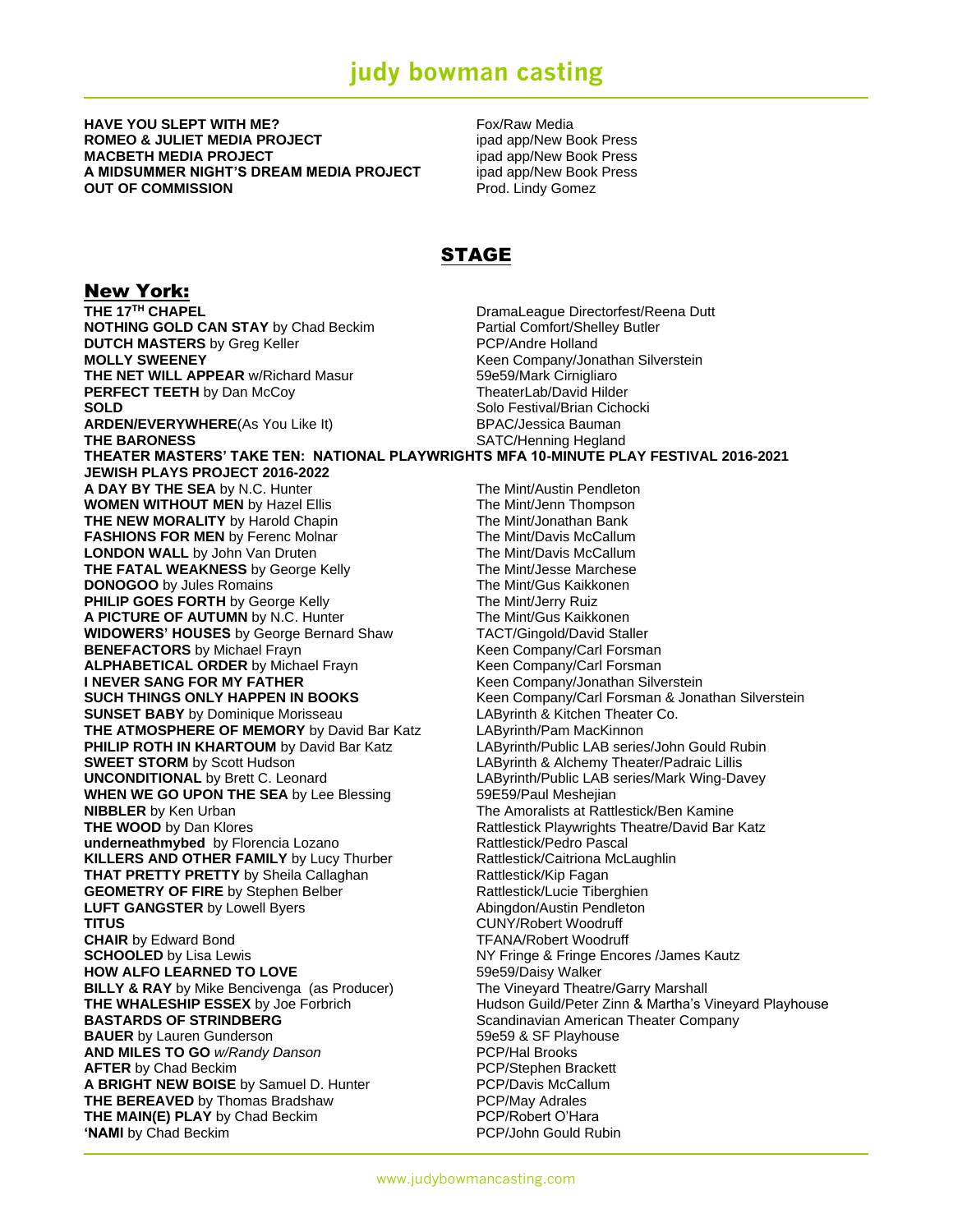**BABY GIRL** by Edith Freni **PCP/Padraic Lillis KIDSTUFF** by Edith Freni **Example 2018** PCP/Erica Gould **THE BIGGER MAN** by Sam Marks **No. 2018 PCP/Center Stage/Lou Moreno A MATTER OF CHOICE** by Chad Beckim PCP/John Gould Rubin **NIGHT OVER TAOS** by Maxwell Anderson **INTAR/Estelle Parsons POINTS OF DEPARTURE** by Michael John Garces **INTAR/Ron Daniels WINDOWS** by Sylvia Bofill **INTAR/Sylvia Bofill ON THE VERGE: OR THE GEOGRAPHY OF YEARNING** Attic Theatre Company/Laura Braza **THE DREAMER EXAMINES HIS PILLOW THE AREA Attic Theater Company@The Flea/Laura Braza CONNECTED** by Lia Romeo **Project Y/59e59 USER'S GUIDE TO HELL: FEATURING BERNARD MADOFF** Project Y/Atlantic Theater 2/Michole Biancosino LOVE SICK by Lia Romeo **Project Y/59E59/Michole Biancosino THE REVIVAL** by Samuel Brett Williams **Project Y/The Lion Theatre/Michole Biancosino FUBAR** by Karl Gadjusek **Project Y/59E59/Larissa Kokernot AN AMERICAN MAUL** by Robert O'Hara Culture Project/Robert O'Hara **I WANNA DESTROY YOU** w/Geneva Carr Theater Row/At Hand **WIDOWS** by Ariel Dorfman **1988 by Ariel Dorfman** 59E59/Hal Brooks **AS WIDE AS I CAN SEE HERE/At Hand THE SPIRITS OF EXIT 11** by Michael Puzzo **Theater Row/Lion/Frank Licato EVERY DAY A VISITOR** by Richard Abrons Theater Row/New Federal Theater/Margarett Perry **THE WINDUP BIRD CHRONICLE** by Haruki Murikami Ohio Theatre, Under the Radar, UK, Singapore **THE TASTE OF IT** by John Adams Ballybeg/Alex Levy **THE MAN UNDER** by Paul Bomba 69E59/Benjamin Kamine **INVISIBLE MAN**(workshop) St. Clement's/Chris McElroen & Oren Jacoby LIVING IN EXILE **LIVING IN EXILE UTR/Chris McElroen MONEY GRUBBIN' WHORES** by Sean J. Quinn Theater Row/Brian Cichocki<br>
LET'S KILL GRANDMA THIS CHRISTMAS St. Clement's Theatre/John Dapolito **LET'S KILL GRANDMA THIS CHRISTMAS LEAVE THE BALCONY OPEN** by Maya Macdonald 3LD/Jessica Bauman **THE LAST SEDER** by Jennifer Maisel Theatre Three/Jessica Bauman **A SPLINTERED SOUL Theater Three/Daisy Walker READING UNDER THE INFLUENCE** by Tony Glazer DR2/Wendy C. Goldberg **STAIN** by Tony Glazer The Kirk Theatre/Scott C. Embler **PURGE LaMama/Zishan Ugurlu SOUNDING** by Jennifer Gibbs **HERE/Kristin Marting INTO THE HAZARD:HENRY 5** WalkerSpace/Jessica Bauman **REARVIEWMIRROR** by Eric Winick 59E59/Carl Forsman: *Drama Desk nom "Best Actress"* **PAPER CRANES** by Kari Bentley-Quinn Packawallop Productions/Scott Ebersold **MAREA** by Alejandro Morales **Packawallop Productions/Scott Ebersold MYTHS WE NEED or HOW TO BEGIN** by Larry Kunofsky MonkeySpace/Jose Zayas **WHAT TO DO WHEN YOU HATE ALL YOUR FRIENDS** by Larry Kunofsky/The Lion Theatre/Jacob Krueger **MR. LINCOLN MR. LINCOLN NY Historical Society/Margarett Perry VALPARAISO** by Don DeLillo **Blue Heron/Rude Mechs/Hal Brooks SCITUATE** by Martin Casella **TBG Studios/David Hilder THE RUFUS EQUATION** by Ted Cubbin NY Fringe/Tom Ridgely **ALL DAY SUCKERS** by Susan Dworkin NY Fringe/Jessica Bauman **LIGHTS RISE ON GRACE** by Chad Beckim NY Fringe/Robert O'Hara **NIGHT** by Philip Gerson **NIGHT** by Philip Gerson **OPEN HOUSE** by Ross Maxwell NY Fringe/Josh Hecht **THE WANDERER** by Dmitry Lipkin The Flea Theatre/Adam Melnick<br> **ALMOST BLUE** by Keith Reddin The Flatiron Playhouse/Hal Brooks **ALMOST BLUE** by Keith Reddin **PHAEDRA'S LOVE** by Sarah Kane The Chocolate Factory/Peter Campbell **ROTHSCHILD'S FIDDLE Chekhov Now! Fest/Adam Melnick SPILL THE WINE** by Brian Dykstra GAYFEST NYC/Margarett Perry **JUMPING BLIND** by Philip Gerson GAYFEST NYC/David Hilder **THE WRATH OF APHRODITE** by Tim O'Leary **GAYFEST NYC/Martin Casella A COWBOY POEM MY DADDY TAUGHT ME** TBG Studios/Stephanie Yankwitt **PING PONG DIPLOMACY** by Joe Basque 59E59/David Hilder **HAVANA BOURGEOIS** by Carlos LaCamara 59E59/Jocelyn Sawyer **THE OLD NEIGHBORHOOD** by David Mamet Broadway/Scott Zigler

### regional/international theater: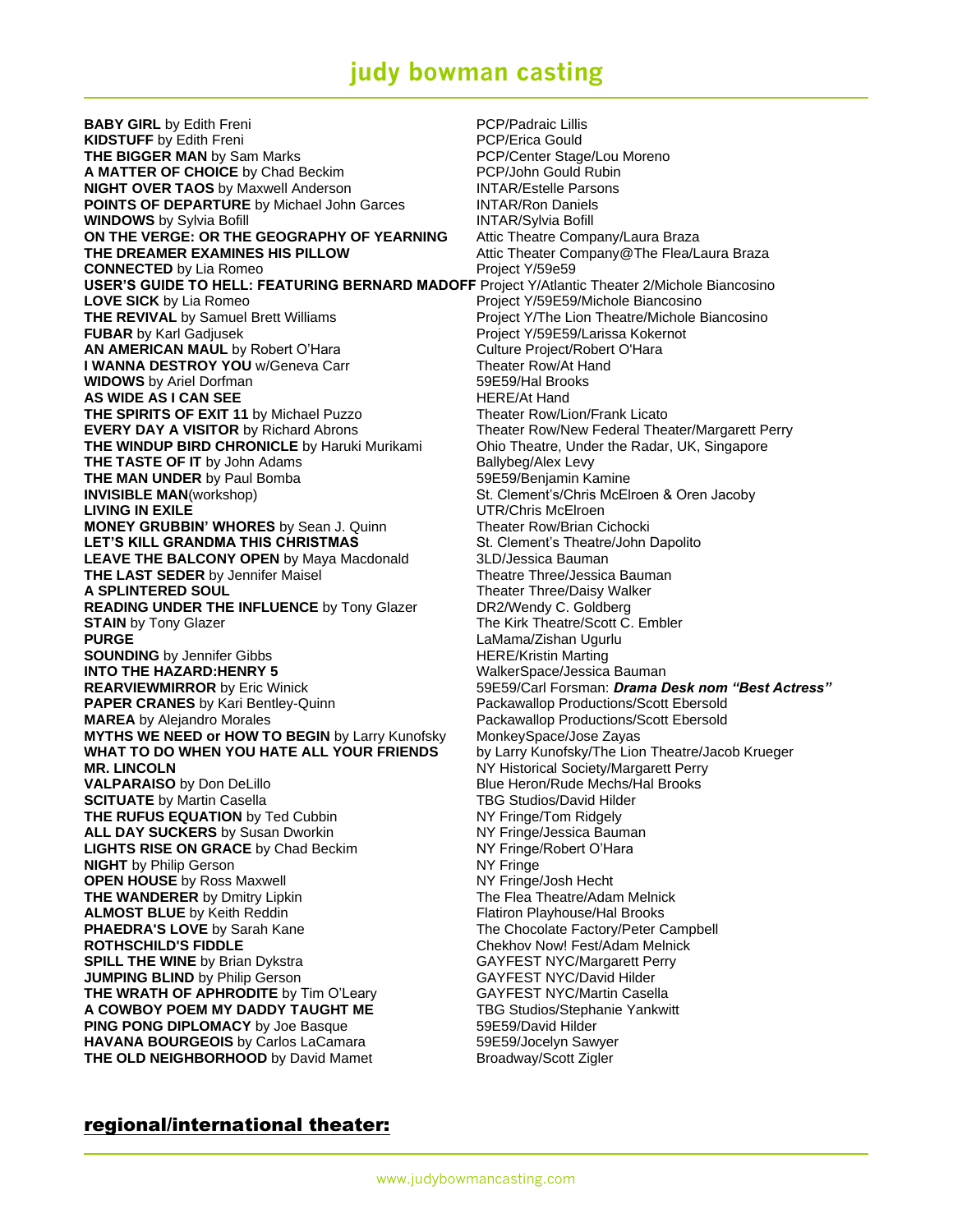**A CHRISTMAS CAROL**(upcoming) McCarter Theatre/Lauren Keating **WAIT UNTIL DARK Dorset Theatre Festival/Jackson Gay THIRST** by Rónan L. Noone **DTF/Theresa Rebeck WHERE WE BELONG** by Madeline Sayet (tour understudy& replacement) Woolly Mammoth & tour/Mei-Ann Teo **TEENAGE DICK** by Mike Lew **Woolly Mammoth Theatre Company/Moritz Von Stuelpnagel** 

**BINA'S SIX APPLES** by Lloyd Suh CTC & Alliance/Eric Ting **LAS MENINAS** by Lynn Nottage (audio) Profile Theatre Company/Dawn Monique Williams **\*THERE'S ALWAYS THE HUDSON** by Paola Lazaro Woolly Mammoth Theatre Company/Jess McLeod **THE ROYALE** by Marco Ramirez **Arizona Company Theater/Michael John Garces** Arizona Company Theater/Michael John Garces **SPLENDID'S** by Jean Genet **CDN-Orleans: South Korea & France/Arthur Nauzyciel QUEEN OF THE NIGHT** by travis tate **Dorset Theater Festival/Ken-Matt Martin & Raz Golden FAIRVIEW** by Jackie Sibblies Drury Woolly Mammoth Theatre Company/Stevie Walker-Webb **FAMILIAR** by Danai Gurira **Collective Collective Mannum Woolly Mammoth/Adam Immerwahr<br>
<b>COLLECTIVE RAGE...**by Jen Silverman **Woolly Mammoth/Mike Donahue COLLECTIVE RAGE...by Jen Silverman AN OCTOROON** by Branden Jacobs-Jenkins Woolly Mammoth/Nataki Garrett **GUARDS AT THE TAJ** by Rajiv Joseph Woolly Mammoth/John Vreeke **LIGHTS RISE ON GRACE** by Chad Beckim Woolly Mammoth/Michael John Garces **THE CONVERT** by Danai Gurira **With Conventionation** Woolly Mammoth/Michael John Garces **THE THREE MUSKETEERS** adapted by Catherine Bush Cleveland Play House/Laura Kepley **ANTIGONE** adapted by Emily Mann **CREAD CONTAING CPHLAURE CONTIGONE** adapted by Ayad Akhtar **CPH** CPH/Pirronne Yousefzadeh **THE INVISIBLE HAND** by Ayad Akhtar **CPH/Pirronne Yousefzage CPH/Pirronne Yousefz**<br>
DIG by Theresa Rebeck **DIF/Theresa Rebeck DIG** by Theresa Rebeck **MRS. CHRISTIE** by Heidi Ambruster DTF/Giovanna Sardelli **PRIVATE LIVES** by Noel Coward DTF/Evan Yionoulis **PRIDE AND PREJUDICE** by Kate Hamill **DUTE CONTAINS BY A LIGAN DTF/Christopher V. Edwards**<br> **CRY IT OUT** by Molly Smith Metzler **DUTE AND STE**/Marc Masterson **CRY IT OUT** by Molly Smith Metzler **SKELETON CREW** by Dominique Morrisseau DTF/Jade King Carroll **AMERICAN BUFFALO** w/Treat Williams & Stephen Giurgis DTF/John Gould Rubin **THE LEGEND OF GEORGIA MCBRIDE** DTF/Stephen Brackett **BASKERVILLE** by Ken Ludwig **DASKERVILLE** by Ken Ludwig **DASKERVILLE DETE**<br> **THE WAY OF THE WORLD** by Theresa Rebeck **DIF/Theresa Rebeck** THE WAY OF THE WORLD by Theresa Rebeck **I HATE HAMLET DTF/Carl Andress OUTSIDE MULLINGAR** by John Patrick Shanley DTF/John Gould Rubin **THE WHIPPING MAN** DTF/Dina Janis **THE WHORE AND MR. MOORE** by Michael Cristofer DTF/Paul Mullins **MERTON OF THE MOVIES** DTF/Jonathan Silverstein **THE HOLLOW DTF/Carl Forsman TINY BEAUTIFUL THINGS** Merrimack Rep/Jen Wineman **NATIVE GARDENS** by Karen Zacarias **Merrimack Rep/Giovanna Sardelli**<br> **ABIGAIL/1702** by Roberto Aguirre-Sacasa Merrimack Rep/Tlaloc Rivas **ABIGAIL/1702** by Roberto Aguirre-Sacasa **CRY IT OUT** by Molly Smith Metzler Studio Theatre, DC/Joanie Schultz **SMART PEOPLE** by Lydia R. Diamond Denver Center/Nataki Garrett **A BOY AND HIS SOUL** by Colman Domingo Kitchen Theatre Company/Stephanie Weeks **CHINA DREAMS** by Stefani Kuo **Kitchen Theatre Co/Ma-Yi Theatre/Jess McLeod SEX WITH STRANGERS** by Laura Eason **Kitchen Theatre Co/Rachel Lampert BIRDS OF EAST AFRICA** by Wendy Dann Kitchen Theatre Co/Rachel Lampert **PALOMA** by Anne Garcia-Romero Kitchen Theatre Co/Margarett Perry **DANCING LESSONS** by Mark St. Germain Kitchen Theatre Co & Geva Theater **THE MOUNTAINTOP** by Katori Hall **Exercise 20** Kitchen Theatre Co/Nicole A. Watson **SWIMMING IN THE SHALLOWS** by Adam Bock Kitchen Theatre Co/Rachel Lampert **A BODY OF WATER** by Lee Blessing Kitchen Theatre Co & Geva Theater/Michele Minnick **COUNT ME IN** by Rachel Lampert Kitchen Theater Co/Rachel Lampert **SUNSET BABY** by Dominique Morisseau Kitchen Theatre Co/Margarett Perry **LONELY PLANET** by Steven Dietz **Kitchen Theatre Co/Rachel Lampert LUNGS** Kitchen Theatre Co/Michele Minnick **VENUS IN FUR EXECUTE:** The MICK CONSTRUCTED MANUSIC KITCHEN Kitchen Theatre Co/Rachel Lampert **BLACK PEARL SINGS!** The above and the Kitchen Theatre Co/Sara Lampert Hoover **THE MOTHERFUCKER WITH THE HAT** Kitchen Theatre Co/Margarett Perry **THE TWO OF YOU** by Brian Dykstra Kitchen Theatre Co/Margarett Perry **THE MASTER & MARGARITA** Bard Summerscape/Janos Szasz **A DOLL'S HOUSE: PART 2** by Lucas Hnath Actors Theatre of Louisville/Pirronne Yousefzadeh **THE CORPSE WASHER** by Naomi Wallace & Ismael Khalidi Humana Festival/Mark Brokaw **O GURU GURU GURU...**by Mallery Avidon **Humana Festival/Lila Neugebauer** 

Huntington Theatre & Pasadena Playhouse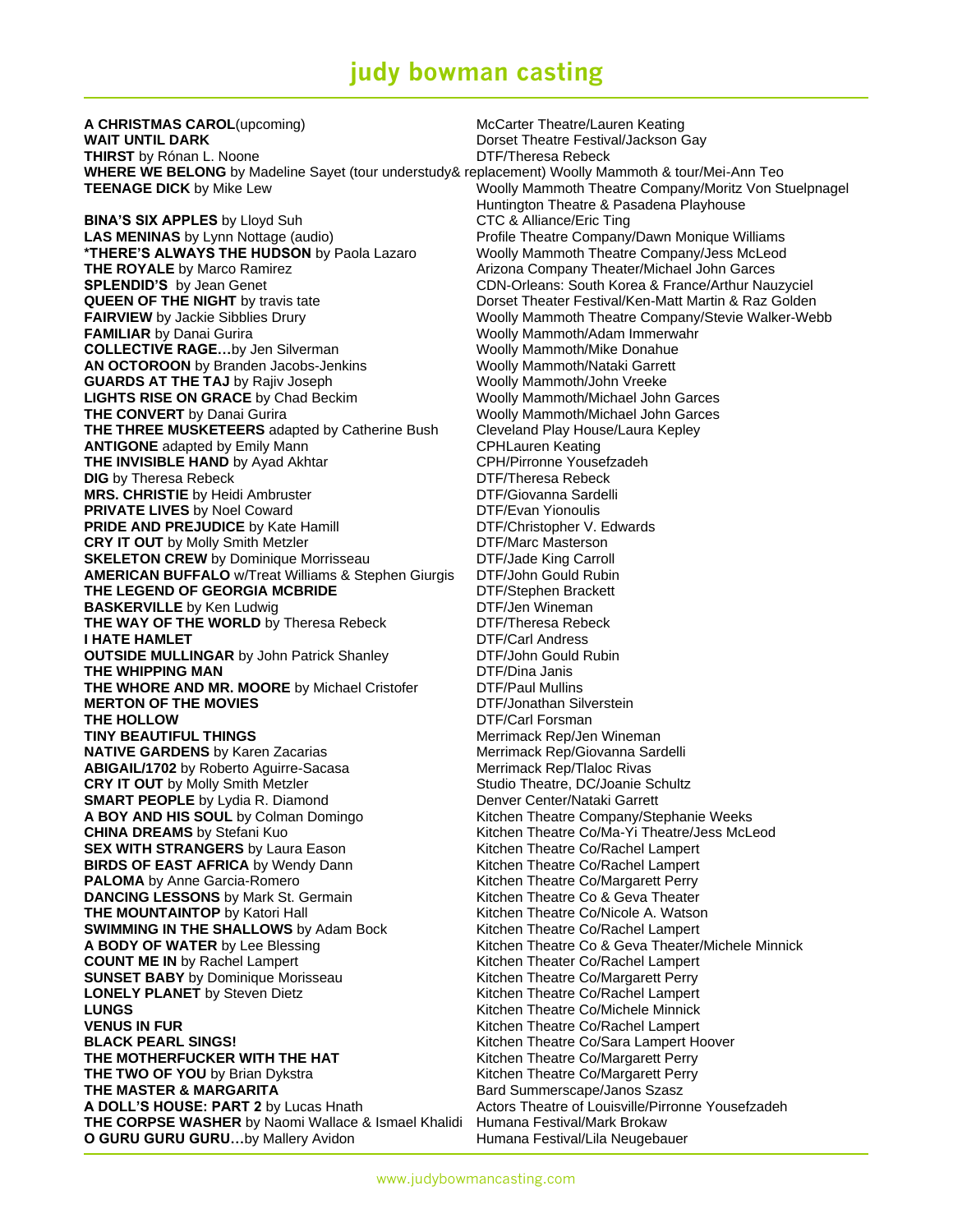**DEATH TAX** by Lucas Hnath **Humana Festival/Ken Rus Schmoll THE HOUR OF FEELING** by Mona Mansour **Humana Festival/Mark Wing-Davey BOB** by Peter Sinn Nachtrieb **Humana Festival/Sean Daniels STRIKE/SLIP** by Naomi Iizuka **Humana Festival/Chay Yew** Humana Festival/Chay Yew **DARK PLAY or stories for boys** by Carlos Murillo Humana Festival/Michael John Garces **THE ELABORATE ENTRANCE OF CHAD DEITY** Actors Theatre of Louisville/KJ Sanchez **TWELFTH NIGHT** (a musical adaptation) **Actors Theatre of Louisville/Aaron Posner F2M** by Patricia Wettig NYSAF/Maria Mileaf **A MAZE** by Rob Handel **NAME A MAZE** by Rob Handel NYSAF/Sam Buntrock **ISSEI, HE SAY** by Chloe Hung **NJ Rep/Lisa James MUTUAL PHILANTHROPY** by Karen Rizzo NJ Rep/Evan Bergman **HALFTIME WITH DON** by Ken Weitzman NJ Rep/Kent Nicholson **AMERICAN STARE** by Tony Glazer NJ Rep/Evan Bergman **DRIVING MISS DAISY Mile Square Theatre/Mark Cirnigliaro DRIVING MISS DAISY BETRAYAL BETRAYAL Mile Square Theatre/Chris O'Connor UNDER THE RADAR CONDUCTED FOR A PAYA PAYA PAYOMETPAC/Daisy Walker AN ACT OF GOD** Wellfleet Harbor Actors Theater/Daisy Walker **TROUBLE COMETH** by Richard Dresser San Francisco Playhouse/May Adrales **SEMINAR** by Theresa Rebeck SF Playhouse/Amy Glazer **BAUER** by Lauren Gunderson SE Playhouse/Bill English **JERUSALEM** by Jez Butterworth **SERUSALEM** SF Playhouse/Bill English<br>**BENGAL TIGER AT THE BAGHDAD ZOO** by Rajiv Joseph SF Playhouse/Bill English **BENGAL TIGER AT THE BAGHDAD ZOO** by Rajiv Joseph **BELL, BOOK & CANDLE** SF Playhouse/Bill English **THE MOTHERFUCKER WITH THE HAT** SF Playhouse/Bill English **THE ALIENS** by Annie Baker ST Playhouse/Lila Neugebauer **BECKY SHAW** by Gina Gionfriddo **SELL ST Playhouse/Amy Glazer**<br> **EAST OF HEART MOUNTAIN** ST ST SUNDING Theater Festival **GUESS WHO'S COMING TO DINNER?** St. Michael's Playhouse/Kathryn Markey **FAULT** by Robert Ford TheatreSquared/Josh Hecht **RAPTURE BLISTER BURN** by Gina Gionfriddo TheatreSquared/Shana Gold **THE SEAGULL American Repertory Theatre & Asia tour/Janos Szasz** American Repertory Theatre & Asia tour/Janos Szasz **JULIUS CAESAR** ART & European tour/Arthur Nauzyciel **CARDENIO** by Charles L. Mee **ART/Les Waters DONNIE DARKO**<br> **BRITANNICUS** by Jean Racine<br> **ART/Robert Woodruff BRITANNICUS** by Jean Racine **ISLAND OF SLAVES** by Marivaux **ART/Robert Woodruff ROMEO & JULIET** ART/Gadi Roll **THE KEENING** by Humberto Dorado **ART/Nicolas Montero OLLY'S PRISON** by Edward Bond **ART/Robert Woodruff DESIRE UNDER THE ELMS** ART/Janos Szasz **THE PERSONAL(S)** by Brian Sutow No Rules/Signature Theater, VA/Josh Hecht **THE PIANO LESSON Hangar Theatre/Jennifer Nelson PENELOPE OF ITHACA** by Kenneth Finkle Hangar Theatre/Peter Flynn **THE 39 STEPS Hangar Theatre/Wendy Dann WHEN WE GO UPON THE SEA** by Lee Blessing **InterAct Theatre/Paul Meshejian** 

### musicals:

**JUSTICE** Kerrigan/Lowdermilk & Lauren Gunderson **Arizona Theater Co/Melissa Crespo NINA SIMONE: FOUR WOMEN Arizona Theater Co/Tiffany Nichole Greene LIGHT IT UP!** by Jason Michael Webb/Lelund D. Thompson Cleveland Play House/Christopher Windom **ELLIOT & ME ELLIOT & ME Hudson Theatre Works (recorded)/Michael Bias ABRAHAM'S LAND** The Kirkland Center/John Vreeke **THE LEGEND OF GEORGIA MCBRIDE** Dorset Theatre Festival/Stephen Brackett **UNTITLED PETER PAN PROJECT** Broadway Asia/Allegra Libonati & the Kuperman Bros. **BLACK PEARL SINGS!** The Controllectual Controllectual City Mitchen Theatre/Sara Lampert Hoover **TOKIO CONFIDENTIAL** by Eric Schorr **Atlantic Theater 2/Johanna McKeon NIGHTINGALE(wkshp)** by Duncan Sheik and Steven Sater NYSAF/Moises Kaufman **FEBRUARY HOUSE(wkshp)** by Gabriel Kahane & Seth Bockley NYSAF/Davis McCallum **MARRY HARRY(wkshp)** by Biello/Martin NYSAF/Kent Nicholson **THE ISLAND MUSICAL**(wkshp) by Dar Williams NYSAF **A LASTING IMPRESSION** by Zoe Sarnak **E. 3<sup>rd</sup> Street Productions/workshop THE 25TH ANNUAL PUTNAM COUNTY SPELLING BEE** Hangar Theatre/Jesse Bush

**Wyoming Theater Festival/Giovanna Sardelli THE WINDUP BIRD CHRONICLE** Edinburgh International Festival, Singapore Arts Fest, etc **WINGS OF DESIRE** by Wim Wenders **ART/Ola Mafalaani/Toneelgroep Amsterdam co-prod. & tour** ART/Ola Mafalaani/Toneelgroep Amsterdam co-prod. & tour